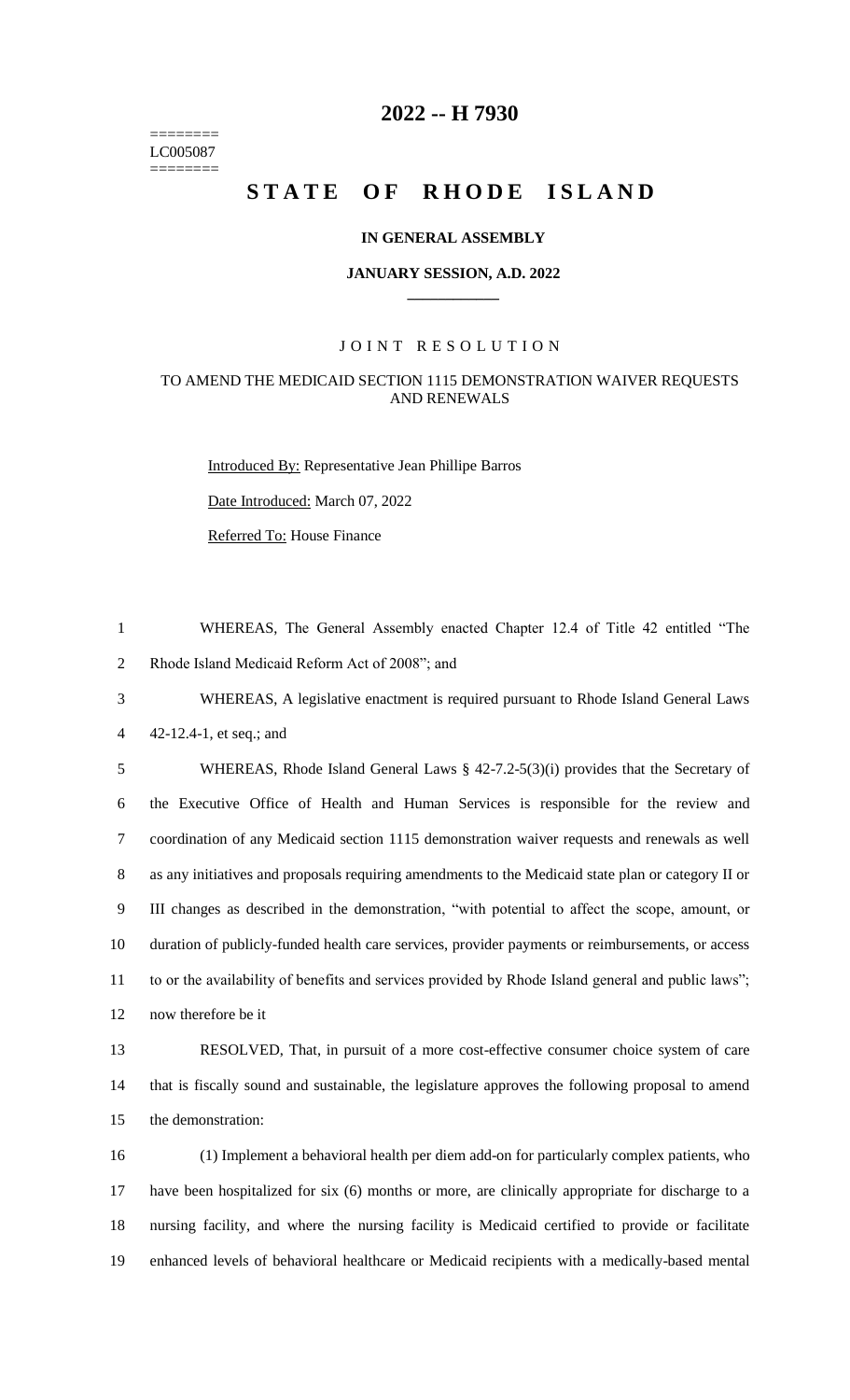health or behavioral disorder demonstrating significant behaviors as shown in a minimum of thirty (30) days of clinical behavioral documentation residing in a nursing facility; and be it further

 RESOLVED, That the Secretary of State be and hereby is authorized and directed to transmit duly certified copies of this resolution to the Governor of the State of Rhode Island, and to Dr. James McDonald, MD, MPH, Interim Director of the Department of Health, and to Womazetta Jones, MA, Secretary of the Rhode Island Executive Office of Health and Human Services.

======== LC005087 ========